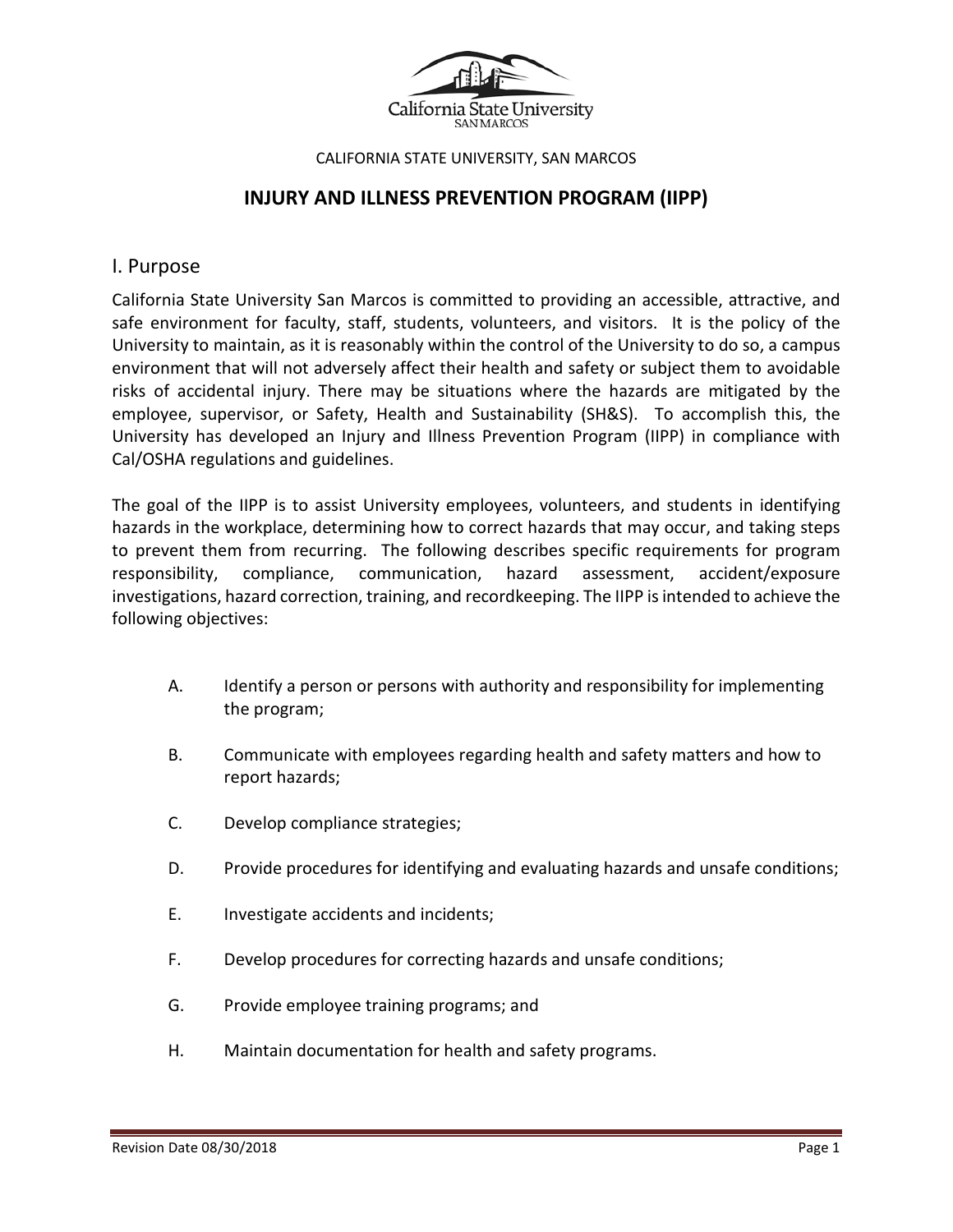# II. Authority

California Labor Code Section 6401.7, California Code of Regulations, Title 8, Sections 3203 & 1509, and the CSU Executive Order 1039, dated 11/17/2008.

# III. Scope

This program applies to all University employees, volunteers, and applicable students. It applies to all University programs and activities whether on or off-campus. University auxiliary and affiliate organizations are responsible for applying similar practices to their respective programs and activities. Elements of this IIPP pertain to non-state employees, students, and visitor populations in that a mechanism exists to identify, report, and correct unsafe or potentially hazardous conditions at the University. Report at:

**<http://www.csusm.edu/srs/aboutus/contact/reportsafetyconcern.html>**

# IV. Definitions

**Cal/OSHA -** The California Occupational Safety and Health Administration is the State agency that protects workers from safety hazards through regulations, safety programs, inspections, and consultative assistance.

**Employee** – A person who works for the California State University in return for financial or other compensation.

**Supervisor** – "Supervisory employee" means any individual, regardless of the job description or title, having authority, in the interest of the employer to hire, transfer, suspend, lay-off, recall, promote, discharge, assign, reward, or discipline other employees, or responsibility to direct them, or to adjust their grievances, or effectively to recommend such action, if, in connection with the foregoing, the exercise of such authority is not of a merely routine or clerical nature, but requires the use of independent judgment. (Source: HEERA)

**Volunteer** – An individual who performs work or provides services without compensation for a quarter, semester, academic year, calendar year, session, or any part thereof. Or persons who perform work or provide services to the university without financial gain. (Source: **[CSU](http://www.calstate.edu/HRAdm/pdf2005/HR2005-26.pdf)  Volunteer Policy [HR 2005-26 dated 6/14/2005.](http://www.calstate.edu/HRAdm/pdf2005/HR2005-26.pdf)**

### **Principal Investigator or Project Director -**

Means the individual (whether referred to in the Contract or Grant as a Principal Investigator, Project Director or other similar term) designated by the Sponsoring Agency to be responsible for ensuring compliance with the academic, scientific, technical, and for day-to-day management of the Sponsored Program. Financial and administrative aspects of the Contract or Grant are the joint responsibility of the Recipient and the Principal Investigator. (Source: **CSUSM Corporation's [PI/Project Director's Manual](http://www.csusm.edu/uarsc/sponsoredprojects/projectadministration.html)**)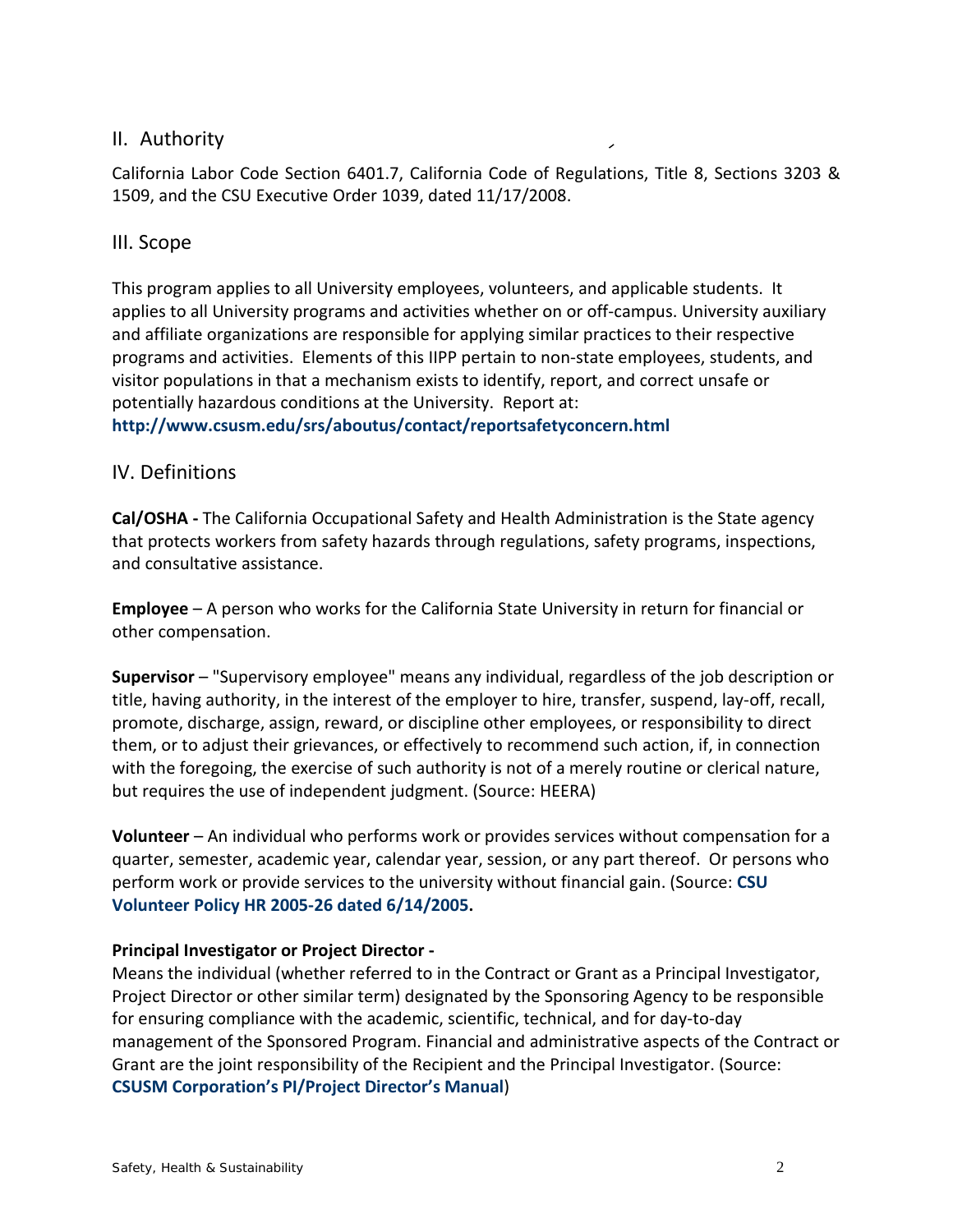# V. Implementation

The University President has assigned overall management for the IIPP to the Vice President for Finance and Administrative Services. The Director of Safety, Health and Sustainability is responsible for implementation of the IIPP. Additional responsibilities for implementation include the following:

# A. Safety, Health and Sustainability (SH&S)

It is the responsibility of the Director of SH&S, under the direction of the Vice President for Finance and Administrative Services, to develop and manage the IIPP and monitor compliance. In case of life safety matters or imminent danger to life or health, the Director of SH&S or his/her designee has the authority to order the cessation of the activity until the hazardous condition is abated or adequate measures are taken to minimize exposure to campus personnel. Further responsibilities are outlined below:

- 1. Develop, implement, maintain, and revise the University Environmental, Industrial Hygiene, and Occupational Safety Programs.
- 2. Provide consultation regarding IIPP compliance to Deans, Directors, Department Chairs, Supervisors, and Department Safety Coordinators. Consult on: issues of hazard identification and evaluation, procedures for correcting unsafe conditions, systems for communicating with employees, regularly scheduled safety meetings, employee training programs, compliance strategies, and recordkeeping.
- 3. Provide centralized monitoring of campus-wide activities in the areas of environmental compliance, biological safety, chemical hygiene, emergency Action Plans (8CCR3220), fire safety, hazard communication, hazard identification, hazardous materials management, industrial hygiene, occupational safety, public health and sanitation, safety education, and training.
- 4. Maintain responsibility for review and authorization of all radiation use on campus. All policies and procedures are written and implemented by the Radiation Safety Officer in collaboration with the Radiation Safety Committee.
- 5. Maintain centralized environmental and employee Medical Monitoring Program records, allowing employees to access their records upon request, in accordance with applicable law.
- 6. Provide or ensure general safety training is provided to all employees which includes hazard communication, emergency action plans/emergency preparedness procedures, and injury and illness reporting.
- 7. Maintain and implement a system of recordkeeping, to document all employee safety education and training activities. Additional records should include, but are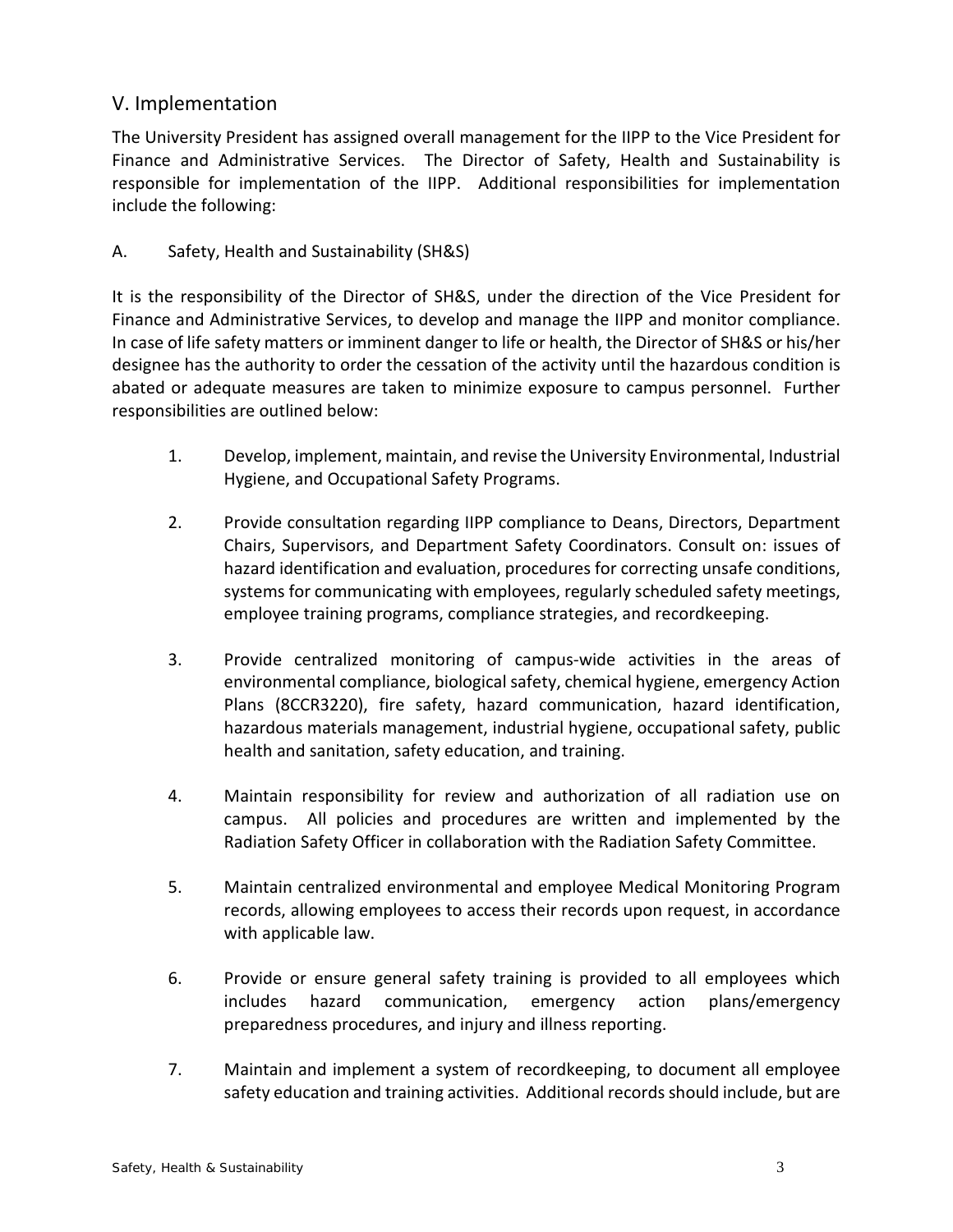not limited to: all employee and student injuries, incident reports, or complaints involving safety issues.

- 8. Develop procedures, as appropriate, to inform employees of outside contractors who work in areas under department jurisdiction of the hazards to which those employees may be exposed.
- 9. Provide a method for the campus community to report unsafe work practices or conditions. This form of communication may be anonymous or by formal complaint. An anonymous complaint must be handled according to collective bargaining agreements with respect to progressive discipline.
- 10. Other services and responsibilities of this office are outlined on the **[SH&S](http://www.csusm.edu/shs) web [site](http://www.csusm.edu/shs)**.
- B. University Risk Management

The Risk Manager is responsible for coordinating campus risk management assessment programs, developing and implementing training and assessment methodologies to assist the campus with effectively avoiding, mitigating, transferring, and/or controlling risk.

C. Deans and Associate Vice Presidents

It is the responsibility of the Deans and Associate Vice Presidents to ensure departments under their direction are complying with the provisions set forth in the IIPP. Specifically, these individuals will:

- 1. Ensure adequate resources, including time, are available for the training and education of their employees.
- 2. Provide support, including fiscal, for the correction of hazardous conditions under their direction.
- D. Directors and Department Chairs,

The primary responsibility for establishing and maintaining a safe and healthy work environment for employees, students, and visitors is at the department level. It is the responsibility of Directors and Department Chairs to develop, in collaboration with SH&S, departmental procedures to ensure effective compliance with the IIPP and other University health and safety policies as they relate to operations under their control. SH&S is available for consultation in this area and can provide document templates. Areas of responsibility include: education and training, identification and correction of unsafe conditions, and record keeping. Specifically these individuals will:

1. Identify hazardous job duties and activities within their department(s). Work with SH&S to develop and maintain written departmental safety procedures which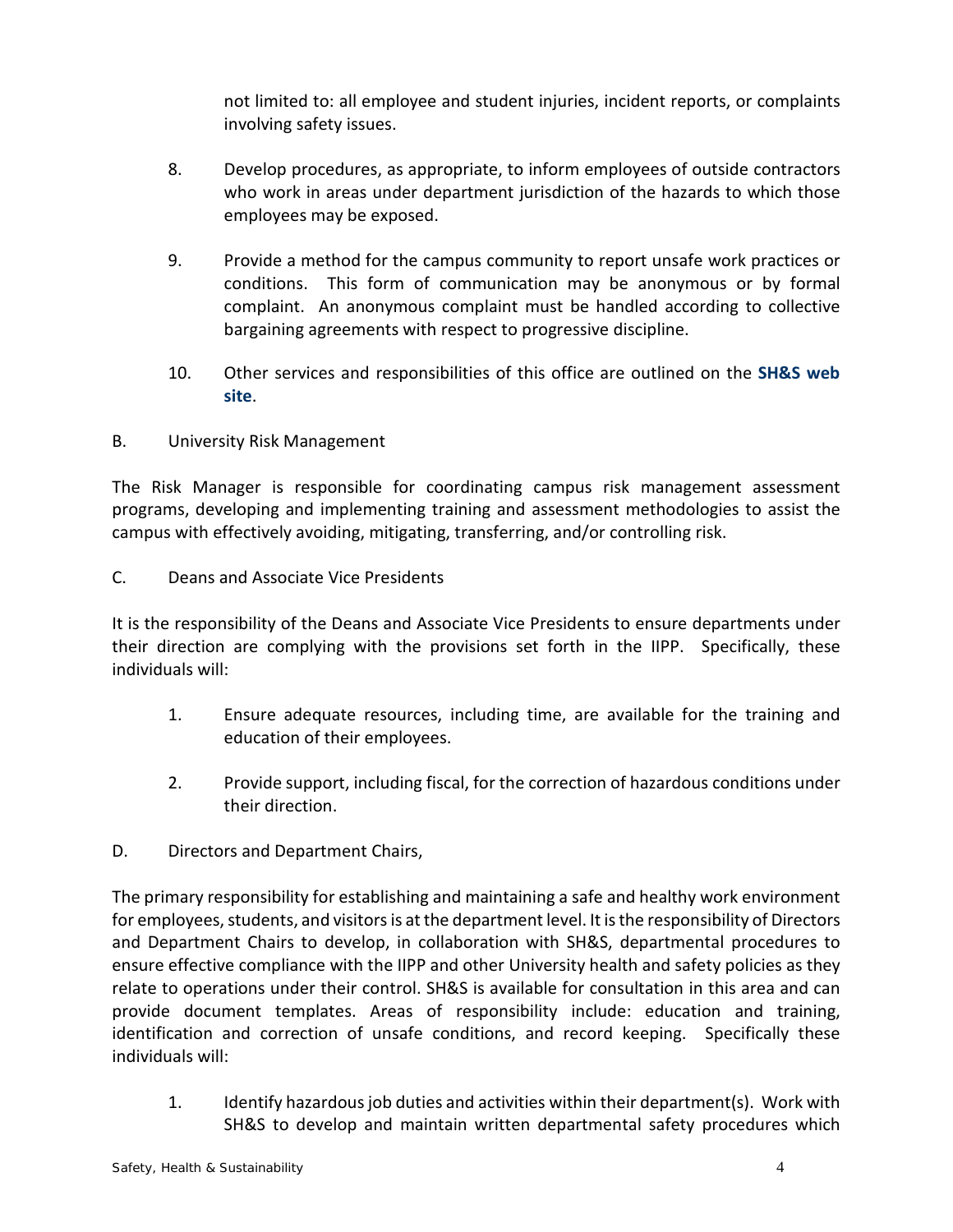correspond to these hazards. Ensure that each supervisor and employee adhere to these procedures.

- 2. Develop and implement an education and training program designed to instruct employees and students in general safe work practices specific to their job duties. Such education and training shall take place before the employee or student is assigned to potentially hazardous employment.
- 3. Instruct employees and students in the recognition and avoidance of unsafe conditions, including hazards associated with non-routine tasks and emergency operations. Permit only those employees or students qualified through training to operate potentially hazardous equipment.
- 4. As directed by current federal, state, and local regulations, a full inventory of all hazardous materials must be maintained by the department, if applicable. SH&S will request a copy of the inventory annually to include in reports sent to governmental agencies which regulate the use of all hazardous materials at California State University San Marcos.
- 5. Develop a system of record keeping documenting all student safety education and training activities. Additional records should include, but are not limited to, all student injuries, incident reports, complaints, or grievances involving safety issues.
- 6. Request safety procedures from each manufacturer on potentially hazardous equipment where specialized training might be necessary.
- 7. Post safety notices in conspicuous locations.
- 8. Designate staff that will be responsible for serving as the Department Safety Coordinator (DSC), acting as a liaison with SH&S to advise the Department Chair/Director on safety related issues. In departments where there is no Director or Department Chair the Dean of the college will then appoint the DSC.
- 9. Conduct periodic safety meetings, or agenda items, where department personnel can openly discuss safety issues. These meetings can be scheduled separately or included in regular departmental meetings.
- E. Principal Investigators, Professors, Project Directors, and Managers/Supervisors

It is the responsibility of first line Supervisors and Principal Investigators/Project Directors/Professors to ensure all employees under their direction have been trained in the proper procedures for each job. Additional responsibilities include:

1. Developing procedures to ensure effective compliance with the IIPP as it relates to operations under their control. Specific areas of responsibility include: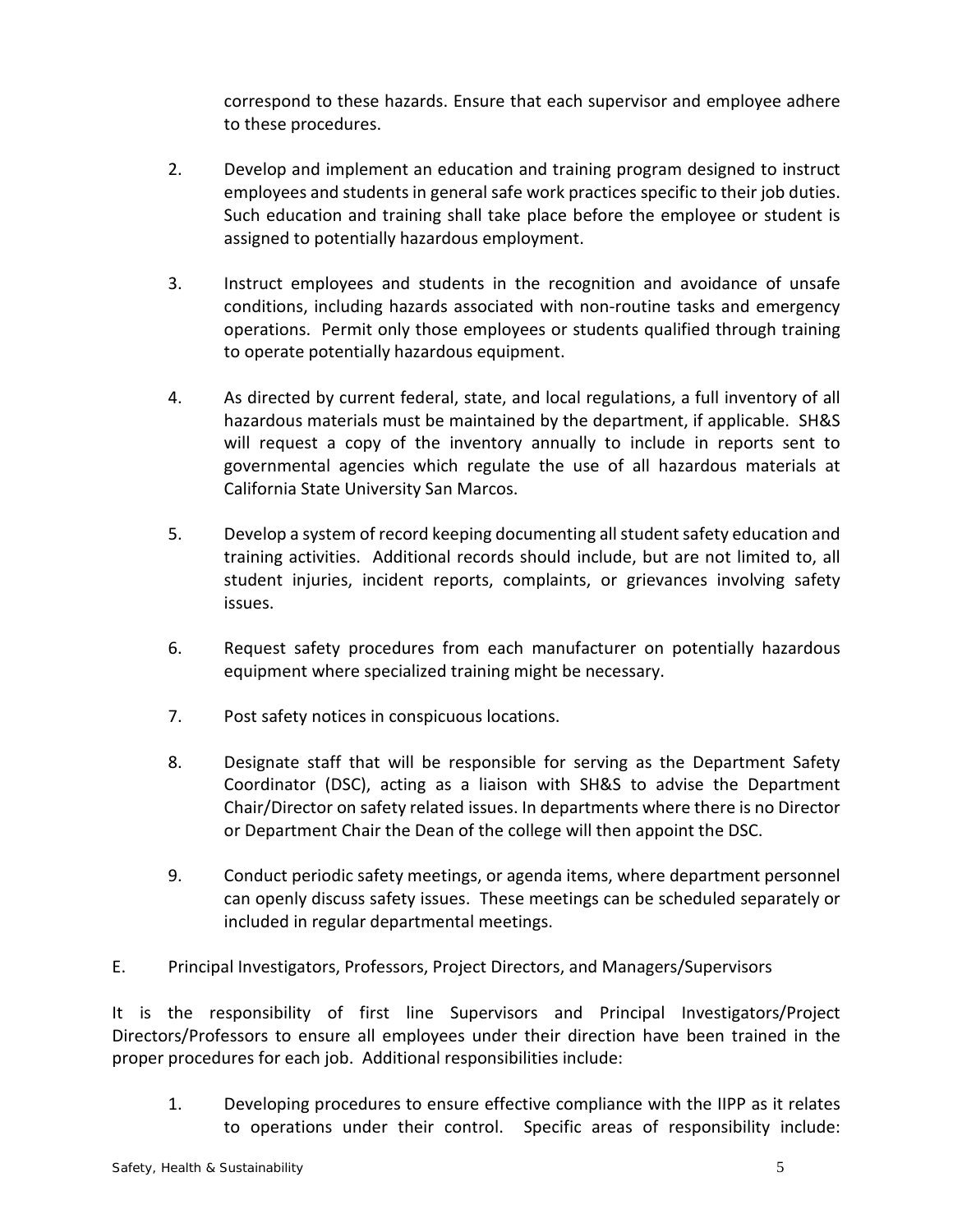employee/student education and training, identification and correction of unsafe conditions, and record keeping.

- 2. Develop and maintain written workplace procedures that are not otherwise provided by SH&S, which conform to campus and departmental guidelines.
- 3. Ensure that each employee adheres to adopted procedures.
- 4. Become familiar with the potential safety and health hazards that may affect their employees. Instruct employees/students in the recognition and avoidance of these unsafe conditions, including hazards associated with non-routine tasks, and emergency operations. Permit only those employees or students qualified through training to operate potentially hazardous equipment or utilize hazardous materials.
- 5. Report all unsafe conditions and equipment to the Department Chair/Director or Department Safety Coordinator.
- 6. Ensure that employees are trained whenever new substances, processes, procedures, or equipment are introduced to the workplace or when previously unrecognized hazards have been reported. The training must occur prior to the time an employee is exposed to the hazard. SH&S can coordinate/provide training when requested in various venues.
- F. Department Safety Coordinators

Department Safety Coordinators (DSC) are appointed by each Director, Department Chair, or Dean and are critical to the effective implementation of the IIPP. These roles may be part of the College of Science and Math staff or the Instructional Support Technicians duties. The DSC will:

- 1. Assist the Dean, Director, or Department Chair in the development and implementation of the campus IIPP or a departmental IIPP.
- 2. Serve as liaison with SH&S for the department on matters pertaining to inspections, accident/injury investigations, personnel safety education and training, and safety reporting.
- 3. Obtain relevant safety and health information; and conduct or coordinate education and training for employees related to workplace hazards.
- 4. Conduct periodic safety inspections of department facilities, equipment, and projects to identify unsafe conditions and practices.
- 5. Make recommendations and initiate corrective actions regarding identified hazards or deficiencies.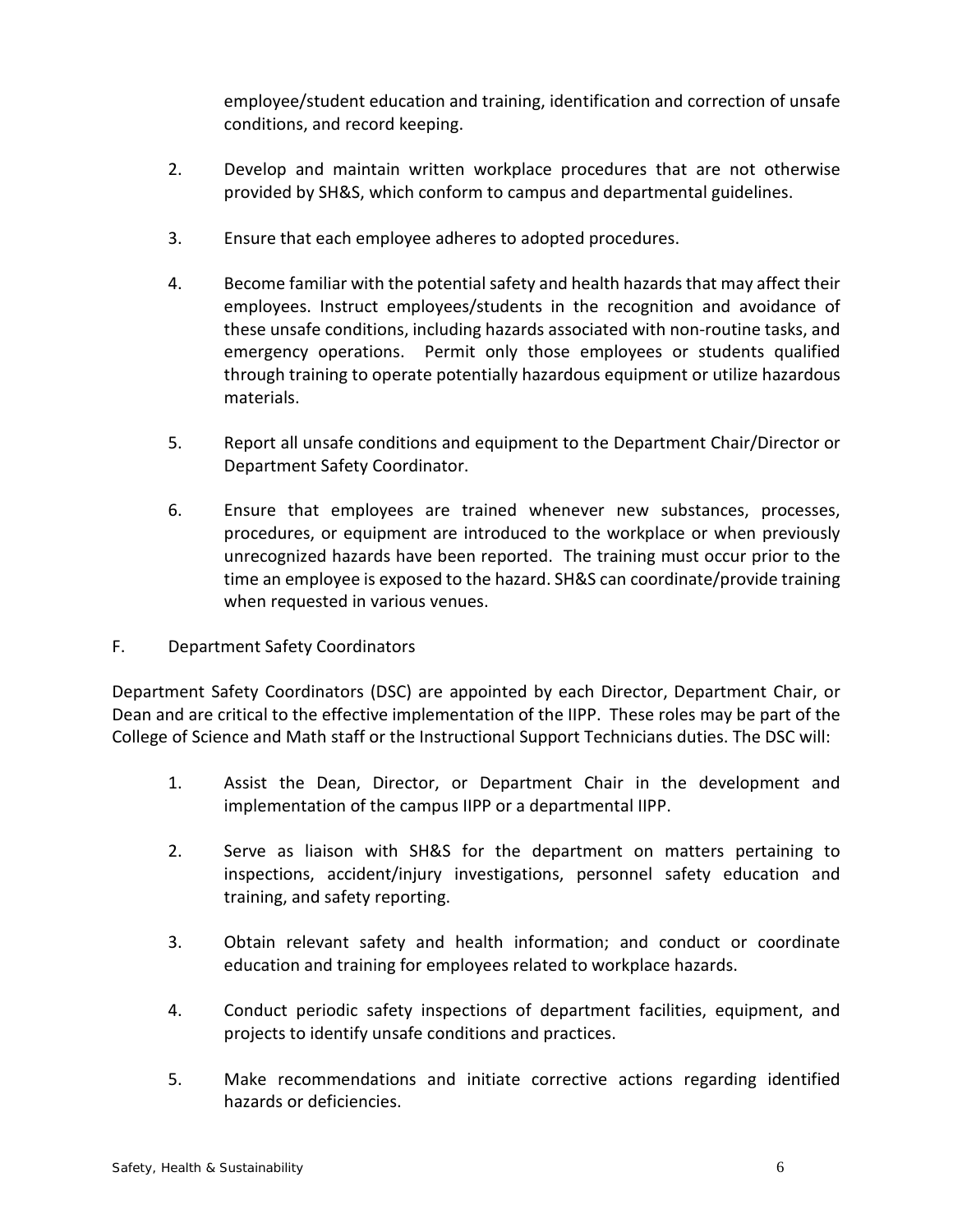- 6. Ensure maintenance of department records on training, accident/injury, exposure monitoring, or other pertinent data.
- 7. Other safety related duties as assigned by the Dean, their delegate or the Department Chair. These duties should not be in conflict with other bargaining unit health and safety contract requirements.
- G. Employees and Volunteers

All University employees and volunteers are subject to University health and safety policies and procedures. Compliance is important in the prevention of work related injuries and illness. Responsibilities include:

- 1. Consulting with their supervisors when concerned about an unknown or hazardous situation or substance.
- 2. Reading and complying with procedures and guidelines provided by their supervisors.
- 3. Reporting all unsafe conditions, practices, or equipment either to their supervisor or to SH&S without fear of reprisal.
- 4. Attending education and training sessions, to understand and comply with all applicable safety requirements.

# H. Students

Students are expected to adhere to safety practices presented by SH&S, Faculty, Principal Investigators, Project Directors, technical staff, student assistants, graduate assistants, and other authorized individuals. They must report known workplace hazards to their instructors or other responsible parties.

# VI. Accountability

- A. All employees, volunteers, and students shall adhere to safe and healthy work practices as defined by established campus and departmental safety and health guidelines. Failure to comply with established safety procedures may result in appropriate disciplinary action consistent with the provisions of Memoranda of Understanding (MOU) between CSU and applicable bargaining agreements and specific sections within the California Education Code and the California Code of Regulations, Title 5.
- B. In addition, positive incentives for compliance are in place for all employees. These include nomination for the Governor's Employee Safety Award (GESA), acknowledgement in the SH&S Safety Sense, and letters of commendation may be written by supervisors on behalf of employees who have made noteworthy achievements in the area of occupational health and safety.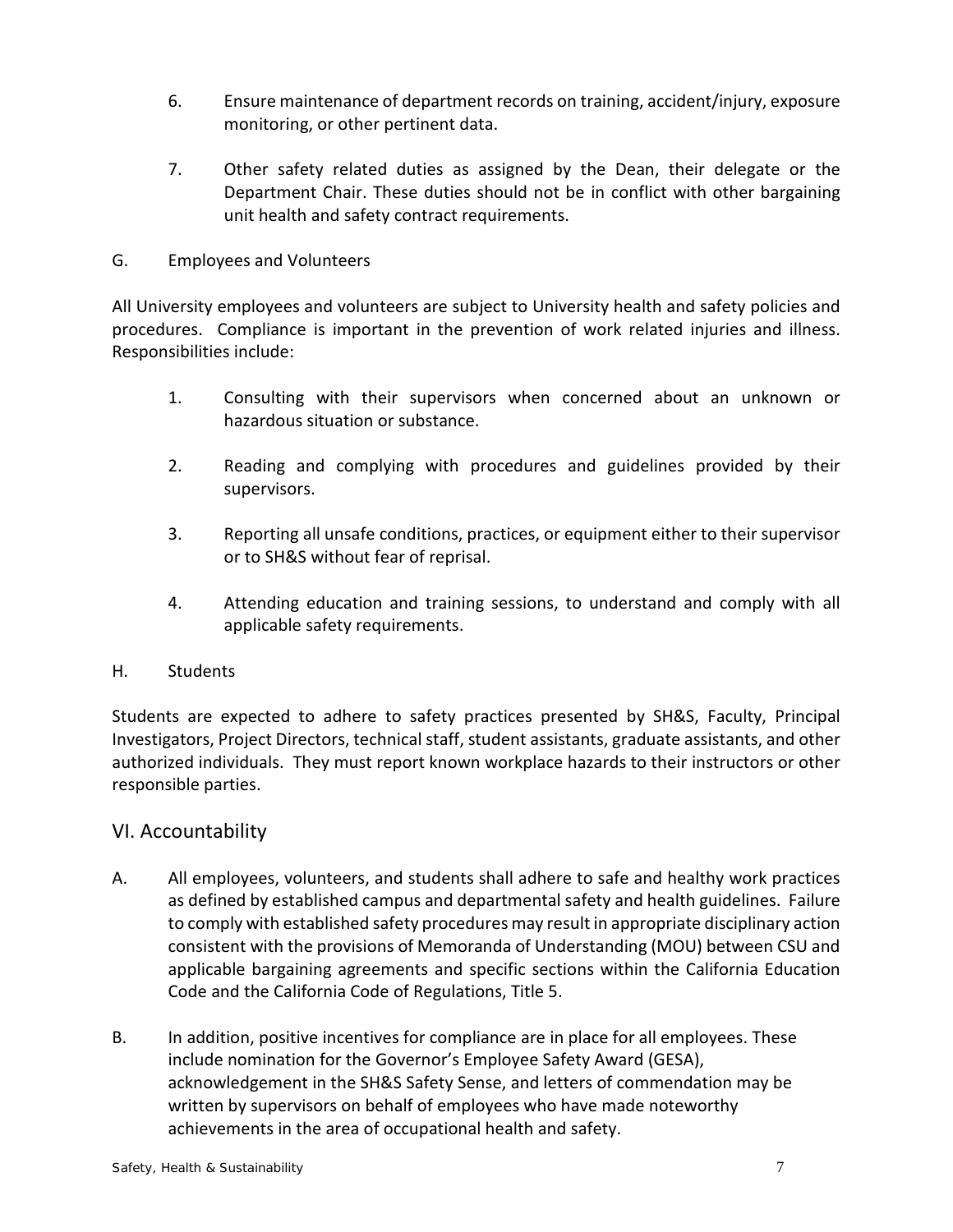C. Fines due to violation citations may seriously impact a department's annual operating budget. Contingency plans should be implemented to provide for this possible expense and procedures should be established to provide priority to budget requests for compliance issues.

# VII. Program

Because of the diversity of operations within the University and the differences in organizational structure within departments, University administration recognizes that certain responsibilities and procedures in this IIPP may not be fully carried out by each department. Therefore, departments will have some latitude in formulating and implementing alternative procedures when necessary, as long as the IIPP objectives and regulatory compliance are not compromised.

The program elements for the IIPP include:

# Safety Communications

Several methods of communicating with employees, volunteers, and students on matters relating to health and safety have been established.

- A. **Employee, Volunteer, and Student Safety Training -** Training provides employees, volunteers, and students with the most effective method of communicating safety concerns. Refer to the section on Employee Safety Training and the IIPP Procedure.
- B. **Department Safety Meetings -** High hazard departments (Science: Biology, Chemistry, Physics and other applicable departments, Facility Services, Visual & Performing Arts) should schedule regular safety meetings during which safety and health issues shall be openly discussed by department employees. If not scheduled separately, safety should be a standing agenda item for departmental meetings. Management should attempt to schedule meetings when most employees can attend. Minutes must be kept to document who was in attendance and what topics were discussed. Departments will ensure safety minutes are available to all department employees. Other low hazard departments are highly encouraged to incorporate safety subjects into their meetings periodically. Managers and supervisors must encourage employees to report any unsafe or unhealthful conditions they discover without fear of reprisal.
- C. **Campus Safety Newsletter -** SH&S publishes a periodic newsletter for the campus community. This publication is devoted to occupational safety and health topics, as well as off-the-job safety issues. The newsletter is distributed to employees, posted on the SH&S website and visibility boards across campus.
- D. **Safety Notices -** SH&S provides departments with a variety of safety information. These notices should be posted in high visibility areas within the department or provided as hand-outs to employees.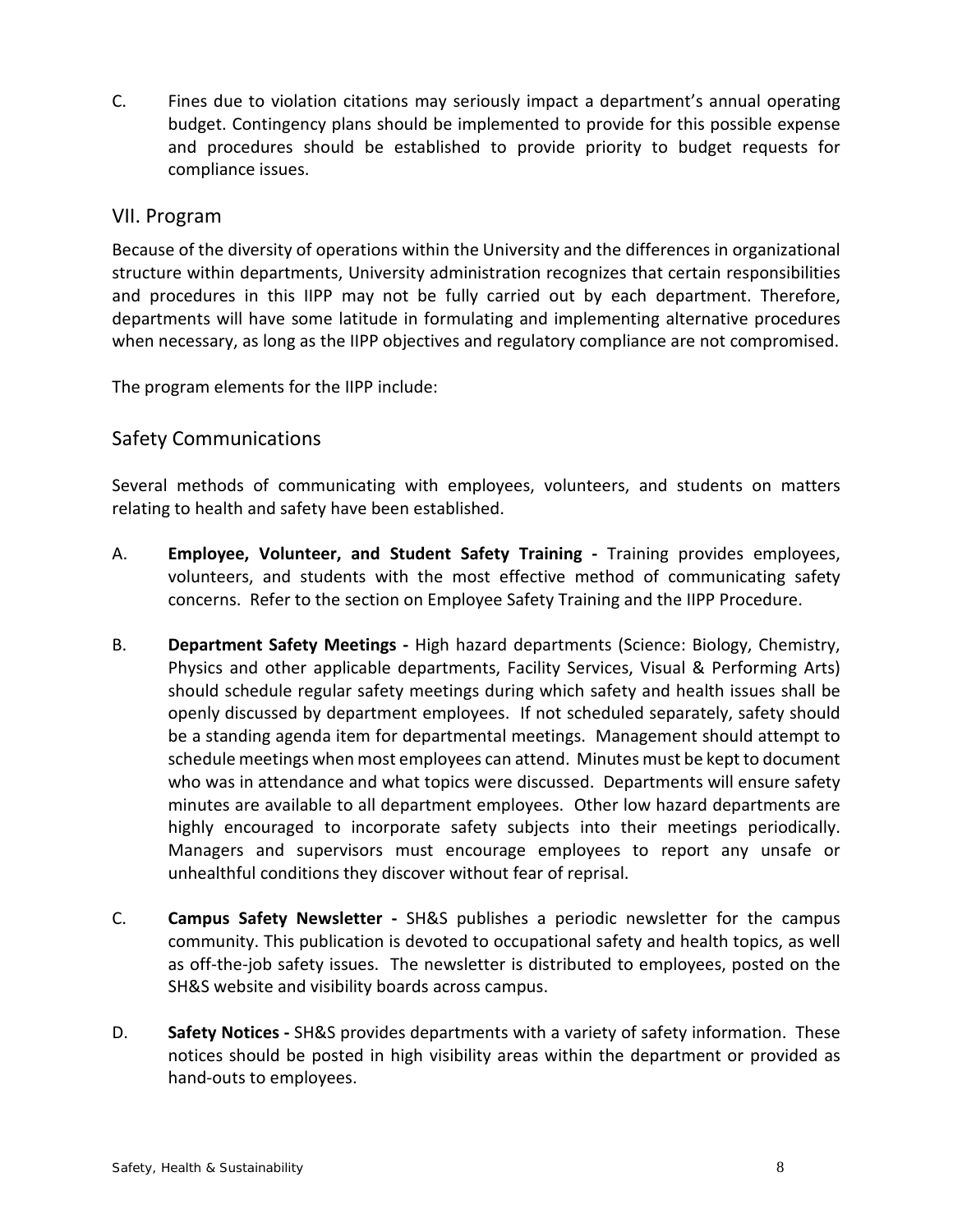# Health and Safety Inspections

Section 3203, Title 8 of the California Code of Regulations specifies that scheduled periodic inspections **shall** be conducted to identify and eliminate unsafe conditions and work practices. The purpose of inspections is to identify and correct potential problems before employees become injured or property is damaged.

- A. Scheduled Workplace Inspections
	- 1. SH&S recommends that all areas be self-inspected on an annual basis, at minimum. Those departments engaged in hazardous operations are encouraged to conduct quarterly inspections.
	- 2. It is the responsibility of each department to ensure that regular and systematic inspections are scheduled for all departmental areas. It is recommended that Department Safety Coordinators be involved in these inspections.
	- 3. Departments will use the most appropriate inspection form: Three inspection forms are provided to departments: a) office environments and general areas, b) laboratories, and c) industrial. These reports are to be completed by the Department Safety Coordinator and submitted to SH&S.
		- a) Office environment and general area form
		- b) Laboratory form
		- c) Industrial form
	- 4. SH&S will conduct inspections of public access areas (i.e. hallways, stairways, interior and exterior public assembly areas, restrooms, classrooms, etc.) on an as needed or upon request basis.
	- 5. The Chemical Hygiene Officer or Safety Specialist conduct laboratory and other high hazard area inspections according to the SH&S hazard guide schedule. This inspection is not in lieu of the department's other responsibilities.
- B. Unscheduled Workplace Inspections
	- 1. Departments will conduct inspections when new substances, processes, procedures, or equipment are introduced, which represent a new potential occupational safety or health hazard.
	- 2. Departments will conduct an inspection whenever notification of a new or previously unrecognized hazard is received. Notify SH&S for assistance, if the department is unable to resolve the issue.
	- 3. SH&S will conduct random unscheduled workplace inspections to help ensure the maintenance of a safe and healthful work environment.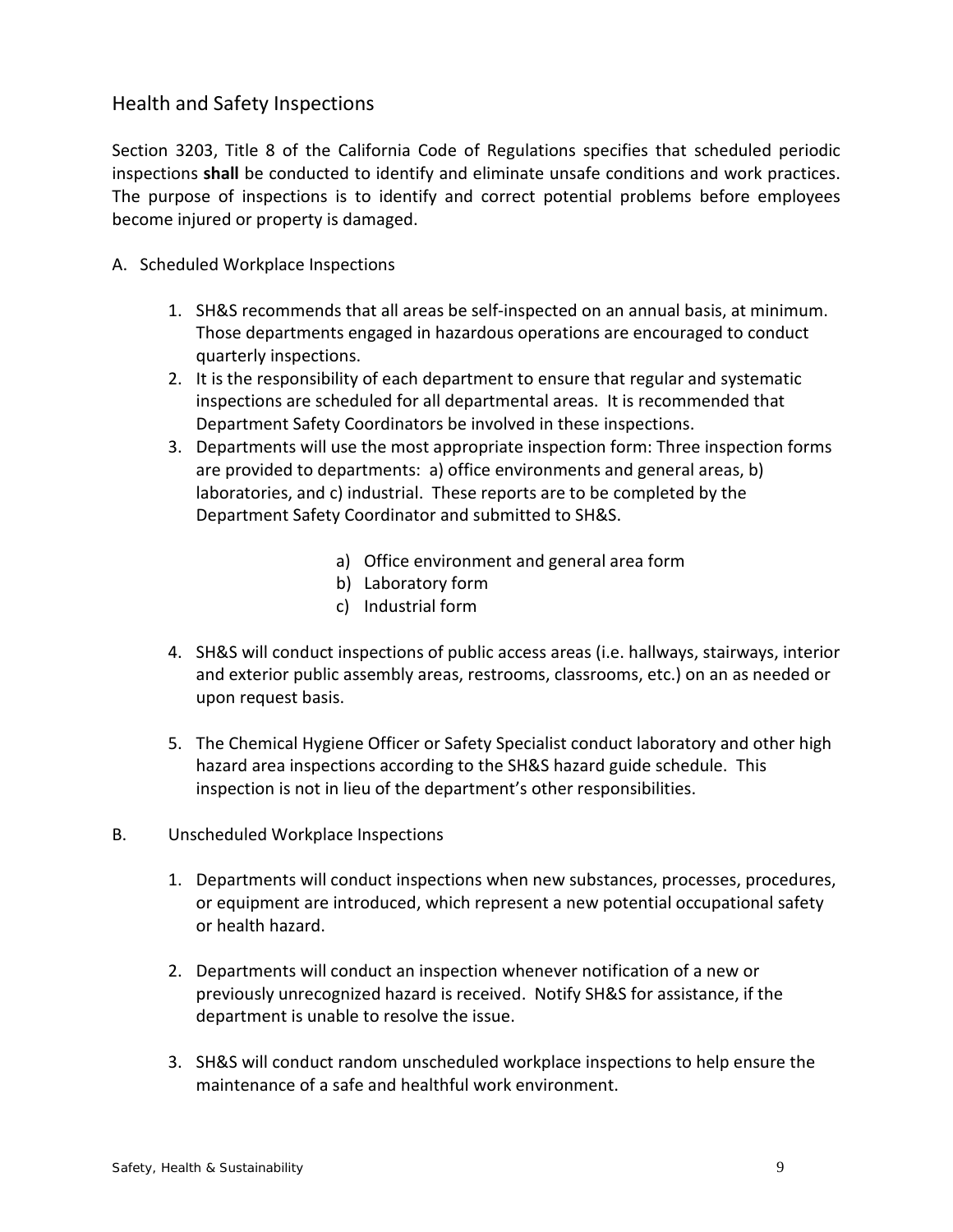- 4. SH&S will conduct a health and safety inspection with the Department Safety Coordinator (DSC), Supervisor, Principal Investigator or other department representative if an occupational injury, occupational illness, or exposure to hazardous substances occurs as defined by Cal/OSHA.
- 5. The State Fire Marshal, United States Department of Agriculture, County of San Diego's Department of Environmental Health, San Diego Air Pollution Control District, State & County Department of Health Services, Cal/OSHA, City of San Marcos Fire Department, and other regulatory agencies make unannounced periodic inspections of University facilities. When this occurs, immediately notify SH&S at ext. 4502. SH&S will act as the liaison between the regulatory agency and University administration.
- 6. The Chemical Hygiene Officer or Safety Specialist may conduct periodic informal inspections of laboratory or hazardous areas.

# C. Food Service

Food service inspections are conducted on an as needed or upon request basis by a Registered Environmental Health Specialist (REHS) or SH&S.

# **1. [CSUSM](https://www.csusm.edu/corp/) Corporation**

# Reporting Work-Related Injuries

- A. When an injury or illness occurs that is serious enough to require immediate medical treatment, notify University police by dialing 911 or x4567 from a campus phone or (760)750-4567 from a cell phone or other outside line. Describe the injury completely so that a determination can be made on the proper response.
- B. If the injury is not serious or life-threatening, but medical treatment is required, contact the Workers' Compensation Coordinator (WCC) at x4502. The WCC will ensure the employee is provided the proper forms and authorization for medical treatment. The employee will be seen at either the contracted occupational medical provider or the local emergency service hospital. Students will be seen at the Student Health Center or the local emergency service hospital. The medical provider will determine if the employee's illness or injury is serious enough to require time off. This information will be disseminated to the Supervisor through the WCC.
- C. *A Report of Employee Injury [\(IIPP Form 5](http://www.csusm.edu/rms/forms.html) - completed by the supervisor and returned to SH&S) and an Employee's Claim for Workers' Compensation Benefits* **form** *(DWC-1 completed by the employee and returned to the WCC)* must be completed for all injuries and work-related illnesses. These forms must be completed within 24 hours of the injury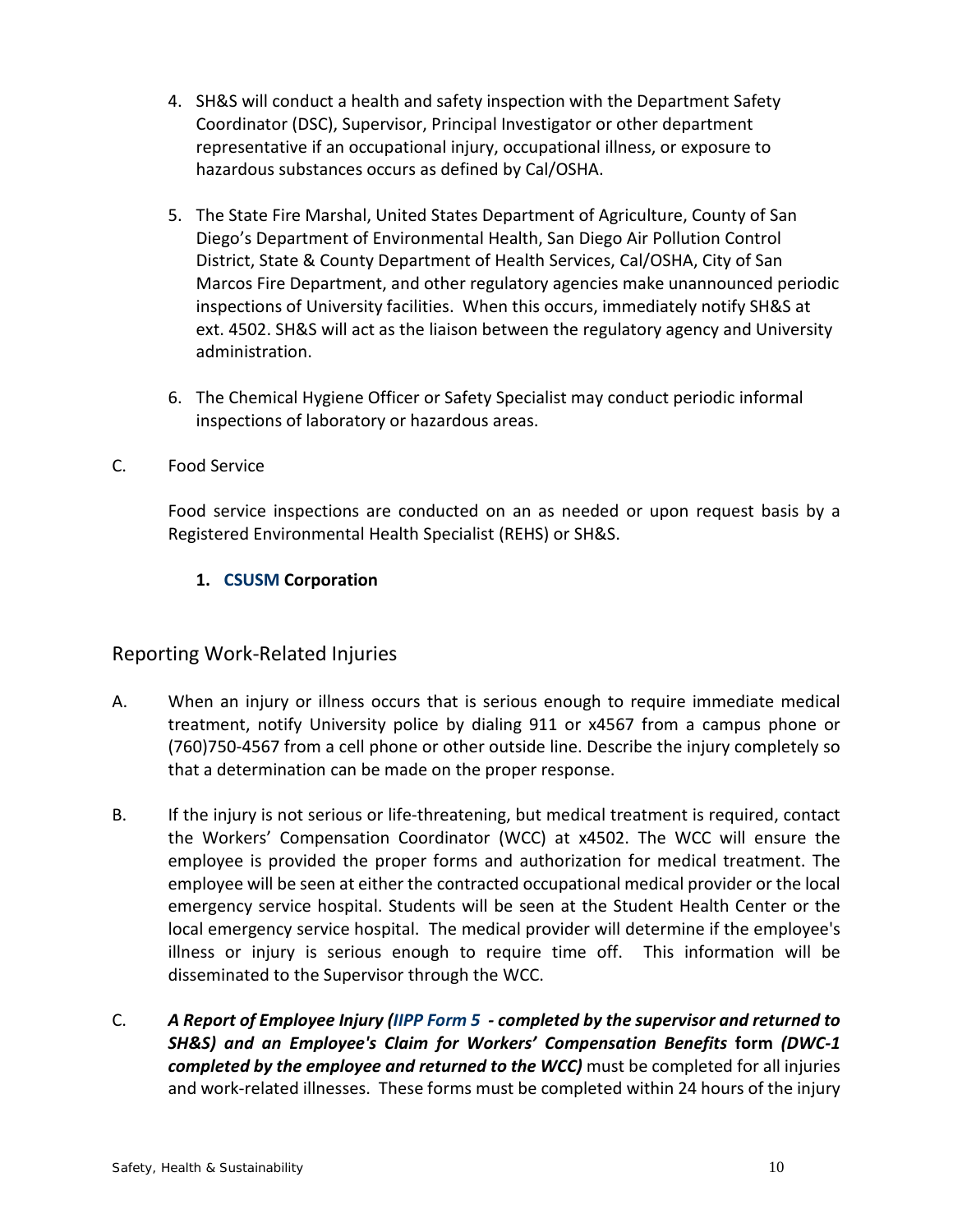and submitted to the Workers' Compensation Coordinator in SH&S. Forms submitted are available on the **SH&S [website](http://www.csusm.edu/shs)**.

## D. SH&S will retain the *Report of Employee Injury* & **Employee's Claim for Workers' Compensation Benefits** forms.

# Accident Investigation

- A. Serious occupational injuries, illnesses, or exposures to hazardous substances must be reported to SH&S no later than **six** hours after they become known. SH&S will contact Cal/OSHA as required by law. SH&S, in conjunction with a representative from the injured employee's department, will investigate the circumstances of the incident to determine the cause.
- B. A copy of each investigation report will be forwarded by SH&S to the Supervisor or Principal Investigator.

# Hazard Reporting, Assessment, and Control Procedures

All employees are responsible for reporting hazards to their Supervisor, Department Chair, or SH&S.

### A. **Identification of Hazards**

Hazardous situations can be found at any time. The more severe the hazard, the quicker the action needed for correction. Employees must use their own judgment in assessing the severity of a hazard.

### **Department Inspections**

Upon completion of a scheduled or unscheduled inspection, all findings will be prepared in writing and submitted to Department Chairs and SH&S on the appropriate Safety Inspection Checklist. Corrective action or a suitable timetable for elimination of a hazard is the responsibility of the department. SH&S will provide correction assistance, referral, and consultation.

### **SH&S Inspections**

Inspections conducted by SH&S will be reported in writing to the responsible Faculty Member/Principal Investigator (PI). Corrective actions that are not resolved or Immediately Dangerous to Life and Health (IDLH) are reported to the Department Chairs and the corresponding Department Safety Coordinator. Corrective action or a suitable timetable for elimination of the hazard (where appropriate) is the responsibility of the department where appropriate and necessary. SH&S will provide correction assistance, referral, and consultation.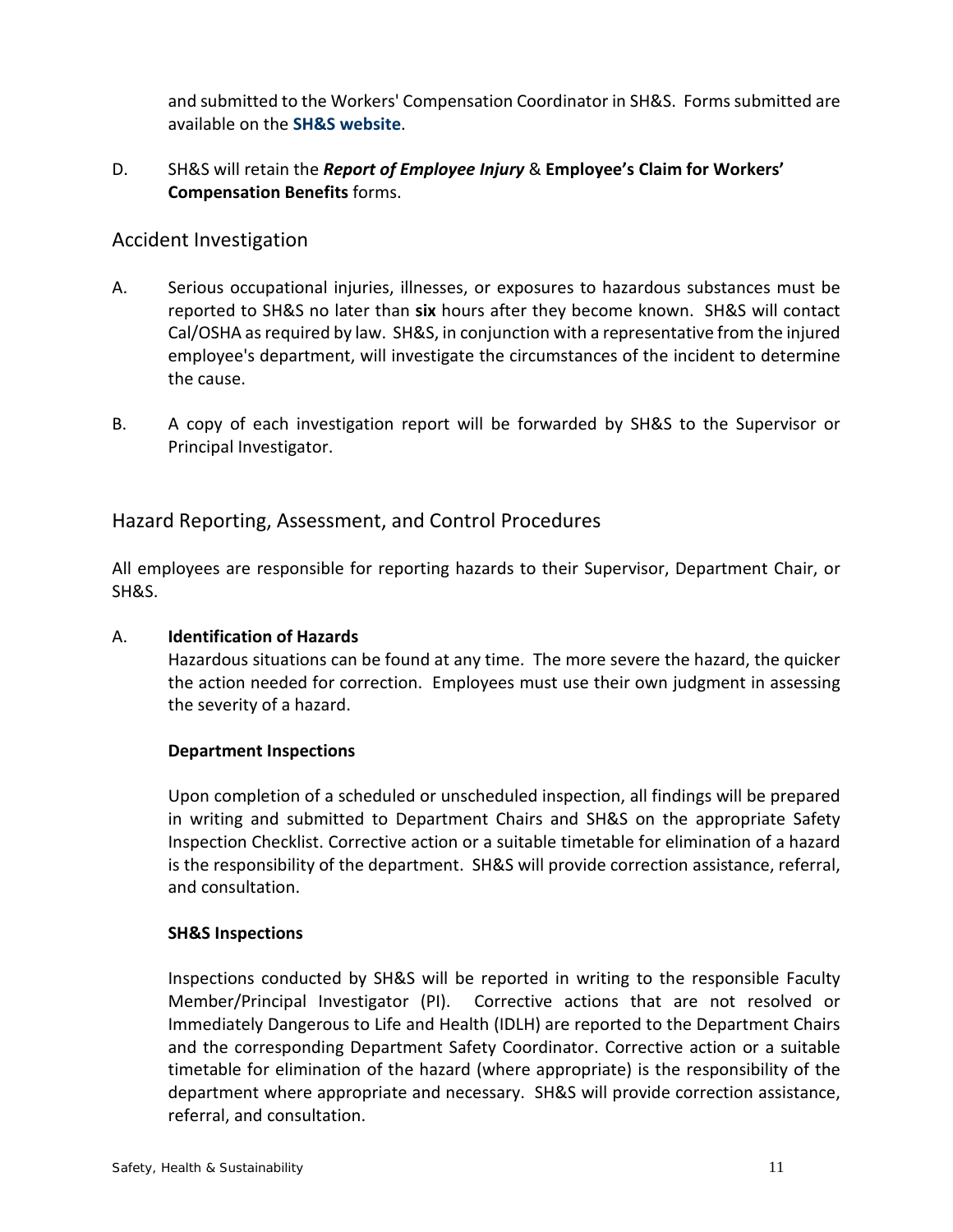### **Hazard Reporting**

Hazards should be reported to Department Chairs, Managers/Supervisors or Department Safety Coordinators. Employees may report hazards by calling SH&S or anonymously **[submitting a safety concern](http://www.csusm.edu/srs/aboutus/report_safety_concern.html)** on the SH&S website.

#### **B. Hazard Classification and Remediation**

Once identified, hazards are ranked according to the severity of the resulting injury or exposure and the probability of its occurrence. Imminent violations and hazards should always be given top priority and corrected immediately or consideration given to halting operations affected by the violations or hazards.

#### **Imminent Hazards**

An imminent hazard is any condition or practice where there is reasonable certainty that a hazard exists that can be expected to cause death or serious physical harm. If a condition exists that presents an imminent hazard to health or safety, persons conducting the inspection shall immediately notify the Department Chair/Head, Manager/Supervisor, or SH&S, as appropriate.

All imminent hazards shall be repaired, removed from use, or modified to a hazard of lesser status immediately. The Department Chair/Supervisor shall inform all employees of any such imminent hazard(s) that cannot be immediately corrected and ensure that all necessary precautions are taken to prevent injuries or illnesses.

### **Serious Hazards**

Serious hazards under the right circumstances will cause physical injury or illness. All serious hazards shall be corrected or modified to a potential hazard within 48 hours, unless an extended schedule has been agreed upon by SH&S and the department. Those affected by the hazard must be notified of existing conditions and procedures for avoiding an accident.

### **Potential Hazards**

Potential hazards can cause minor injuries or illnesses under the right circumstances. These hazards will be corrected in an agreed upon schedule or modified as determined by SH&S and the department. Those affected by the hazard must be notified of existing conditions and procedures for avoiding an accident.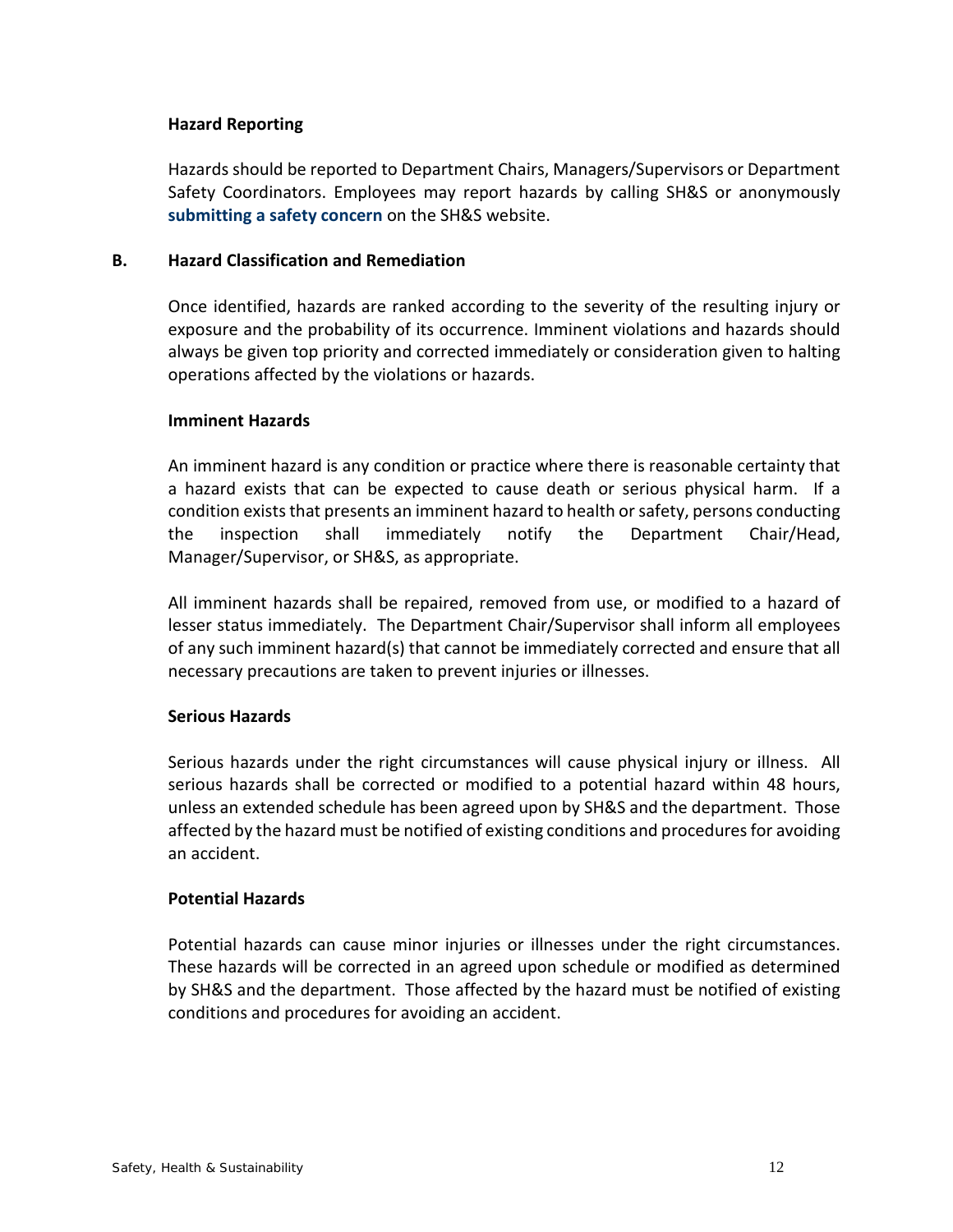# Employee Safety Training

Effective dissemination of safety information is crucial to maintaining a successful IIPP. Refer to the **Safety Training** section in the Injury and Illness Prevention Program procedure for more details. It is necessary to provide training for employees on general safe work practices and specific instructions concerning hazards unique to each employee's job assignment. The SH&S *Safety Sense Newsletter, Safety Bulletins, or Microgram emails* are a form of employee training where information of a general nature is disseminated campus-wide. Other methods or modes of training include:

## A. New Employee Safety Orientation

All new employees are offered general safety (IIPP) training through their supervisor or SH&S. This training is required for all University employees. Full and part-time faculty receive safety training information from the Faculty Center, their supervisor, or SH&S. During this training, employees receive an introduction to the University's safety program. Topics include:

Injury & Illness Prevention Program Hazard Communication Awareness Hazardous Material Awareness Smoking Policy Ergonomics Awareness EAP/Emergency Preparedness Reporting Campus Hazards<br>
Fire Protection Awareness Safety Training Safety Communications Safety Inspections Employee Safety Responsibilities

B. General Safe Work Practices

SH&S has developed training programs designed to meet general safe work practice requirements. The frequency of these training programs is determined by regulations, prudent practices, or by supervisor requests. Available training courses can be reviewed at **<http://www.csusm.edu/shs/training/index.html>**. The following training programs are elements of a larger program (the IIPP) which services broader campus needs. These programs include, but are not limited to:

| <b>Back Injury Prevention</b>        | <b>Hazard Com</b>   |
|--------------------------------------|---------------------|
| <b>Biological Safety</b>             | Confined Sp         |
| Defensive Driver                     | EAP/Emerge          |
| <b>Chemical Hygiene</b>              | Fire and Life       |
| Ergonomics (Office) & Lifting Safety | Industrial Po       |
| CPR & First Aid                      | Laboratory:         |
| <b>Hearing Conservation</b>          | <b>Heat Illness</b> |
| Lockout/Tag out                      | Occupation          |
| <b>Radiation Safety</b>              | Respiratory         |
| <b>Supervisor Safety</b>             | Risk Manage         |
| <b>Event Risk Management</b>         | <b>Food Safety</b>  |
|                                      |                     |

d Communication ned Space Entry **Imergency Preparedness** nd Life Safety trial Powered Cart & High Lifts atory Safety Illness Prevention oational Safety ratory Protection Aanagement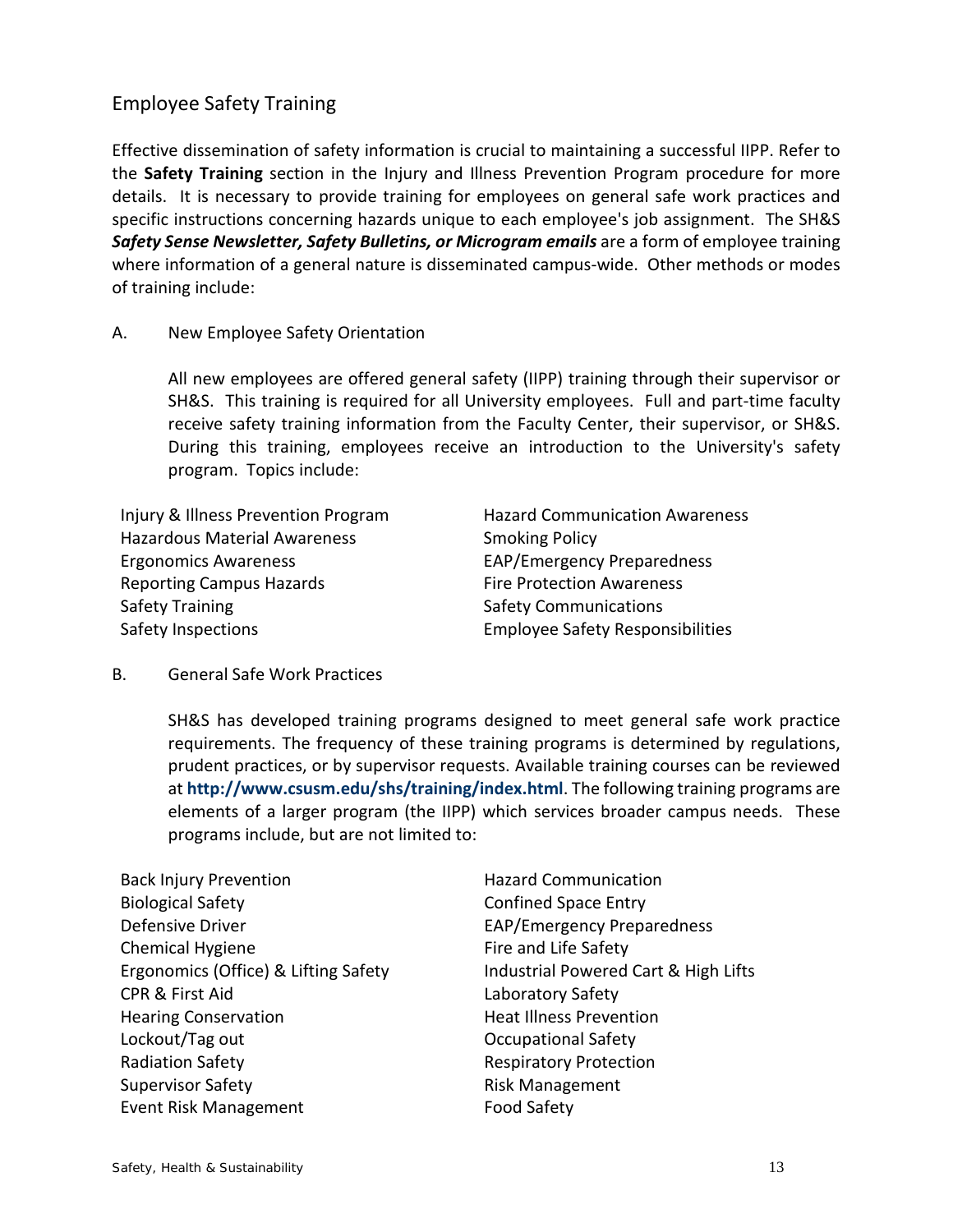\*Specific training programs can be developed as needed for specialized department needs.

- C. Specific Safe Work Practices
	- 1. Specialized training dealing with an employee's unique job assignment must be developed by each supervisor or with SH&S' assistance. It is the responsibility of each Manager/Supervisor/Principal Investigator to identify the hazards of the job and ensure each employee is trained on the proper procedures.
	- 2. Each Manager/Supervisor/Principal Investigator will ensure that all new employees receive general and specific training before their assignment to a new job or when an employer/employee is made aware of a new or previously unrecognized hazard.
	- 3. Manager/Supervisors/Principal Investigators will ensure that employees are trained when new substances, processes, procedures, or equipment are introduced to the workplace.
	- 4. All employee training shall be documented in writing. Training topics, participants, signatures, and dates shall be recorded for student training and kept on file in SH&S. The same information shall be recorded and kept on file within each department and retained for the amount of time designated by the Records Retention Program.
- D. Retraining

It's the responsibility of the department to have employees retrained per department guidelines or regulatory requirements.

# Recordkeeping

Records are kept for specified lengths of time. Refer to the Records Retention Program procedure.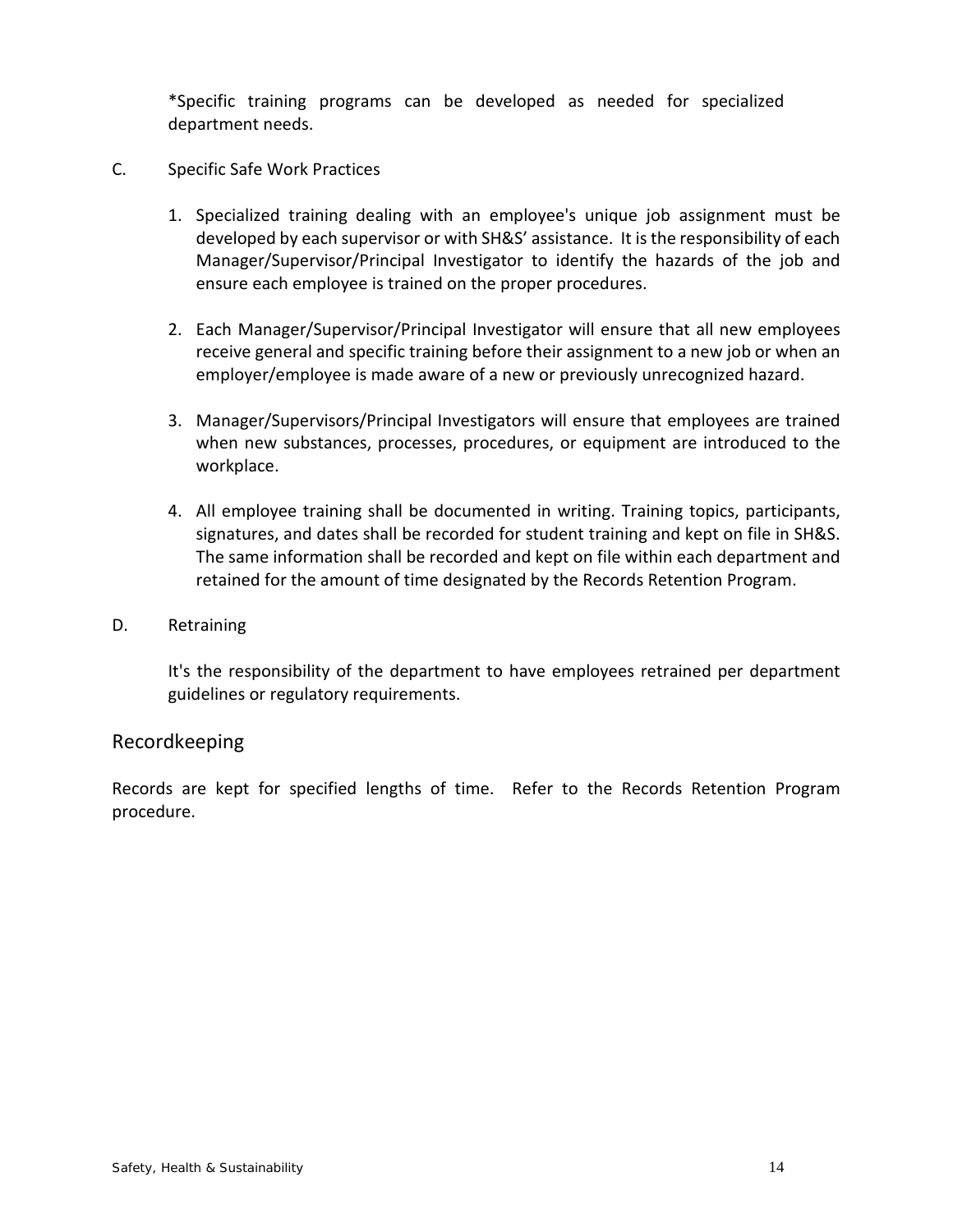# *University Environmental, Industrial Hygiene, and Occupational Safety Programs*

Programs incorporated into the overall campus IIPP are included to ensure that adequate measures are covered throughout the campus. Programs are reviewed every three years or as needed. They are available on the SH&S web site or can be requested from SH&S. Existing programs are outlined below. Specific written programs are contained in the noted appendices.

The Occupational Safety Program provides for, but is not limited to, safe working/walking surfaces, ergonomics, adequate illumination, proper maintenance of tools and other equipment, proper guarding of machinery, an Electrical Safety Program, a Lockout/Tag Out Procedure for all energized systems, safe use and storage of a compressed gas, a Confined Space Entry Procedure, equipment and procedures for the safe handling of materials, and a Defensive Driving program.

The Industrial Hygiene Program provides for personal monitoring and environmental testing to identify, monitor, and control potentially harmful substances and physical agents in the campus environment. Specific attention is given to such areas as noise, personal protective equipment and clothing, medical monitoring, ergonomics, indoor air quality, and exposure to toxic materials. The success of this program requires that the University develop the capability to:

- 1. Recognize the environmental stresses which present a potential hazard and understand their effects on employees.
- 2. Evaluate by experience and with the aid of quantitative measurements, the magnitude of those stresses.
- 3. Prescribe methods to reduce, control, or eliminate such stresses.

# **A. Biohazard Safety**

The Biohazard Safety Program provides for the review of the University's teaching projects, research activities, and facilities involving the acquisition, use, storage and disposal of biohazardous agents. The program ensures compliance with campus policies, National Institute of Health Guidelines, and other governmental regulations regarding the use of infectious and toxin-producing agents that have the potential for causing disease in healthy people, animals, or plants. The program is in compliance with the Cal/OSHA Bloodborne Pathogen Regulation (California Code of Regulations, Title 8, Section 5193)

- 1. The Bloodborne Pathogen Program To minimize possible exposure of employees to bloodborne pathogens, the University has established a program designed to minimize or eliminate employee exposure. Included in the program are biomedical waste management, Hepatitis B Vaccination Program, HIV precautions and infection control, and the implementation of the Medical Monitoring Program.
- 2. Exposure Control Plan
- 3. Biohazardous Waste Information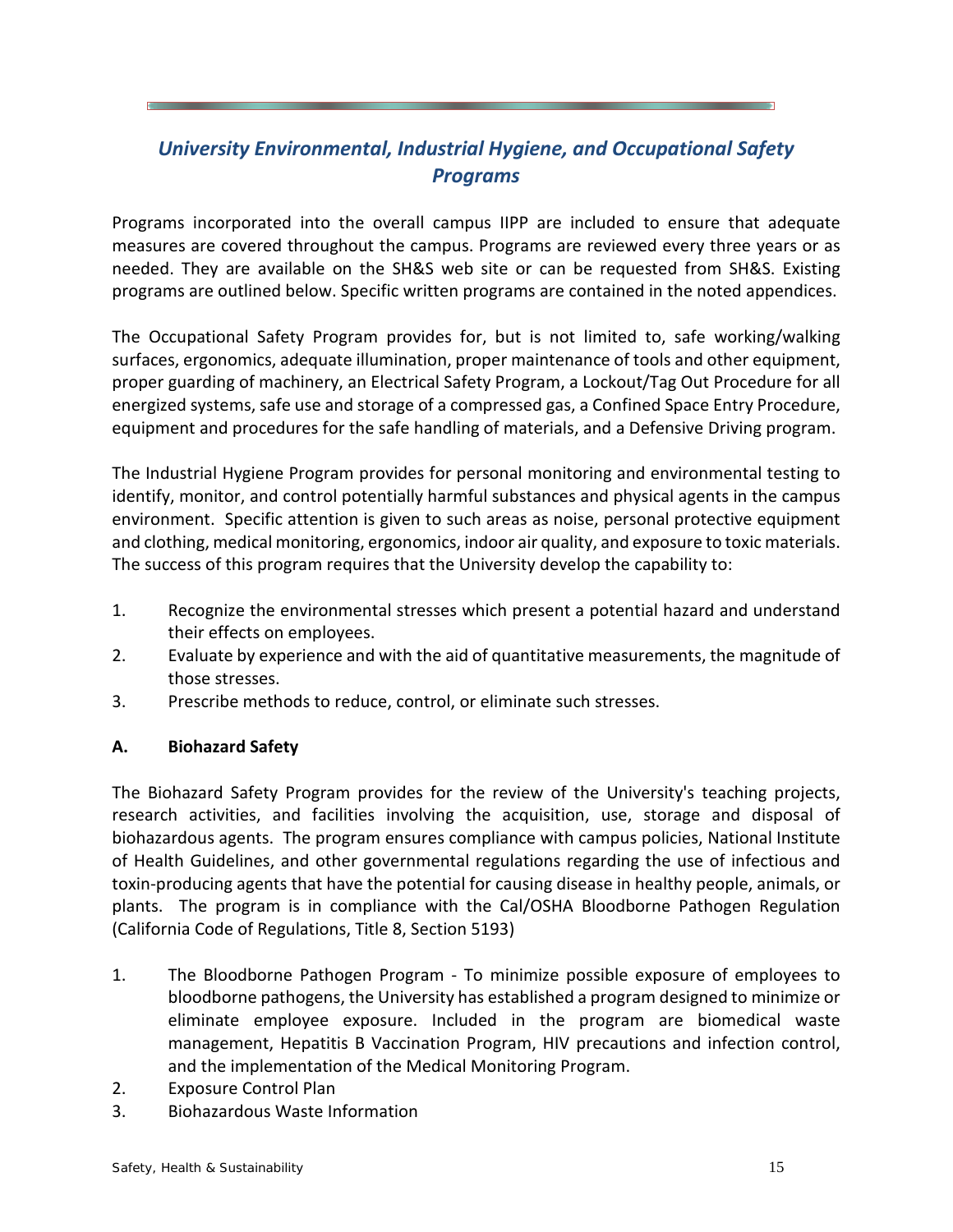## 4. Biohazardous Spill Response

## **B. Building Plan Review & Construction Safety**

The Building Plan Review Program provides that SH&S shall review and make recommendations where appropriate on all building plans for new construction, renovations or modifications to existing buildings. This is to ensure that the buildings will comply with applicable health and safety standards and the building and its facilities will be adequate for the proposed use. All campus building committees, Energy Management & Utility Services, Facility Services, Planning, Design and Construction (PDC) and other responsible individuals will involve SH&S early in the planning stages of building construction, improvements, and acquisitions.

## **C. Confined Space Entry**

This program requires safe operating procedures to be used when entering spaces such as sewers, pipelines, tanks, boiler compartments, ducts, vaults, pits, vats, bins, silos, areas that may lack oxygen, have dangerous air contamination, or other qualifying factors. The program is in compliance with the Cal/OSHA Confined Space Permit Required Regulation (California Code of Regulations, Title 8, Section 5157)

## **D. Contractor Safety**

The Contractor Safety Program provides that contractors and their employees, when on University premises, work in accordance with federal, state, and local regulations and in such a manner to support the campus' efforts to prevent accidents and control losses. The University has established policies and regulations to be followed by contractors and service representatives. These rules are included in contracts and specifications set by the University. Acceptance of these rules and agreement to honor them shall be included in all awarded contracts.

- 1. SH&S has been given the authority to inspect job sites for safety violations. SH&S will work in collaboration with Planning, Design and Construction (PDC) on issues that affect campus projects. Through this IIPP and in relation to Occupational Safety and Environmental Compliance, University Police are specifically designated as representatives of SH&S in their absence. If the contractor is found to be jeopardizing the safety of the campus by their negligence, SH&S or their designee, has the authority to require the contractor to immediately remedy the situation or leave the campus. If the contractor refuses to comply, University Police will be asked to assist SH&S in escorting the contractor off campus. This will be done in collaboration with the PDC project manager when possible. If SH&S is unavailable, University Police has the authority to advise the contractors of their obligation to correct safety hazards immediately and to remove a contractor if an observed safety violation is left uncorrected.
- 2. SH&S has the authority through contract specifications to request the inspection of the contractor's Injury and Illness Prevention Program and other applicable Risk Management, Environmental, Health and Safety related documents.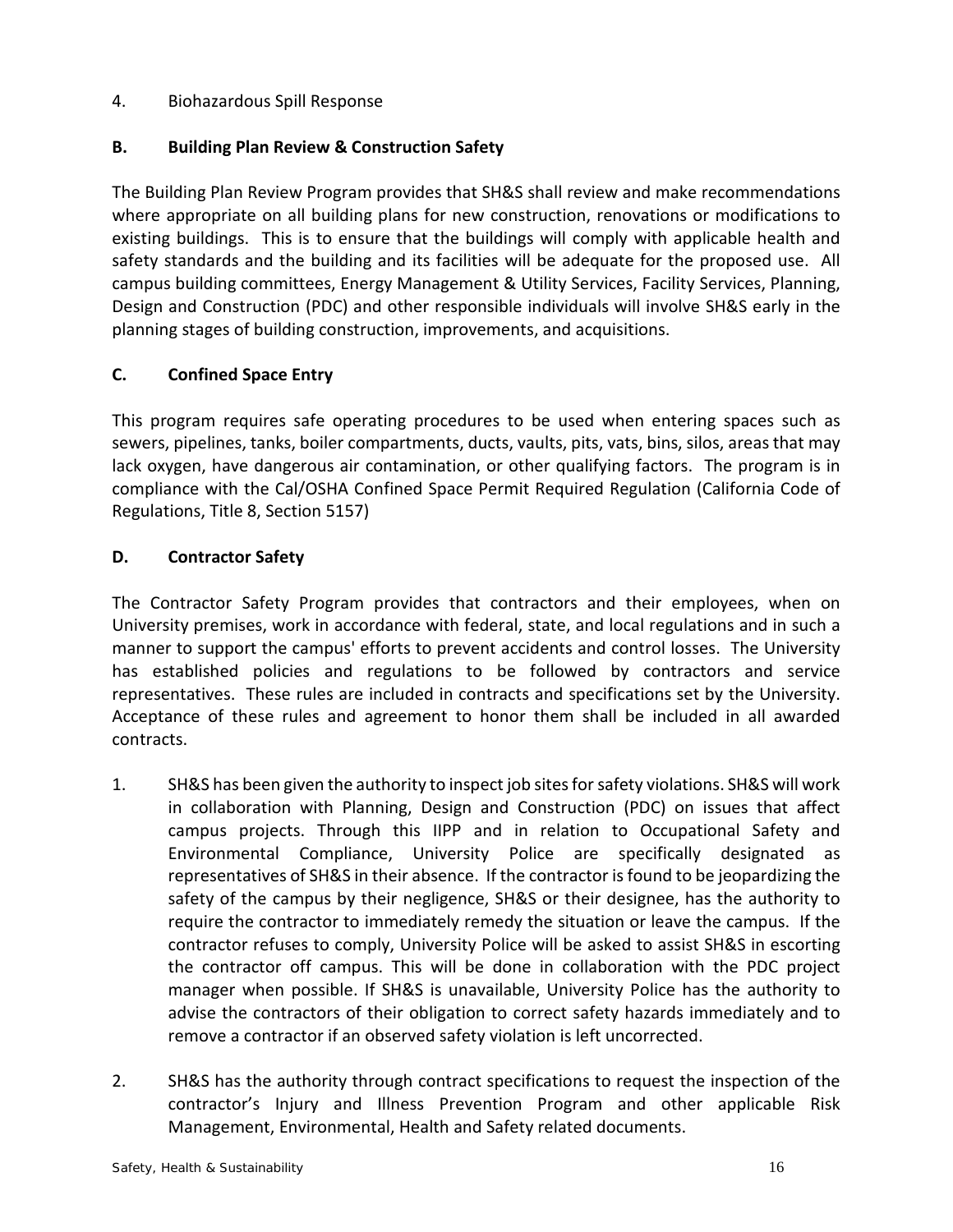3. All safety issues and concerns regarding contractors that are working on CSUSM property or leased spaces shall be reported to SH&S. SH&S will report the first complaint to the Project Manager who is responsible for the information dissemination to the Contractor and the resolution. The resolution may require feedback or follow up by SH&S at the discretion of the Project Manager. If a second complaint on the same issue is brought to the SH&S office we will work in collaboration with the Project Manager to resolve the issue. SH&S has the authority to investigate or inspect the site in response to the complaint or perceived safety issue and to verify resolution.

# **E. Emergency Action Plan/ Emergency Preparedness**

The campus Emergency Action Plan & the Emergency Preparedness Program provides for a consistent and adequate means of handling a variety of emergencies. The goals of the program include the preservation of life, the protection of property, and continuity of campus operations. University employees, students, and the public are informed of and included in the preparedness and response strategy. The University has developed an Emergency Action Plan, in accordance with Title 8 Section 3220. The campus Emergency Preparedness Program includes the following items:

- 1. Emergency Operations Plan
	- The Emergency Operations Plan has been developed by the Emergency Preparedness Manager and outlines the actions to be taken by the University in response to emergency situations. It is a multi-hazard plan and is compatible with the State Office of Emergency Services Plan and other local agencies. The Plan is placed into operation by the President when an extraordinary emergency reaches proportions beyond the capacity of routine procedures.
- 2. Emergency Management Policy and Procedure
- 3. Office of Emergency Management **<https://www.csusm.edu/em/>**

# **F. Ergonomics**

The Ergonomics Program is designed to educate the campus community on proper body mechanics to minimize and prevent the frequency and severity of cumulative trauma disorders and repetitive motion injuries. Workstation evaluations are conducted to correct the relation of equipment to body positions. Discussion includes stretching exercises, workstation & risk assessments, and modifications. The program is in compliance with the Cal/OSHA Ergonomics Regulation (California Code of Regulations, Title 8, Section 5110)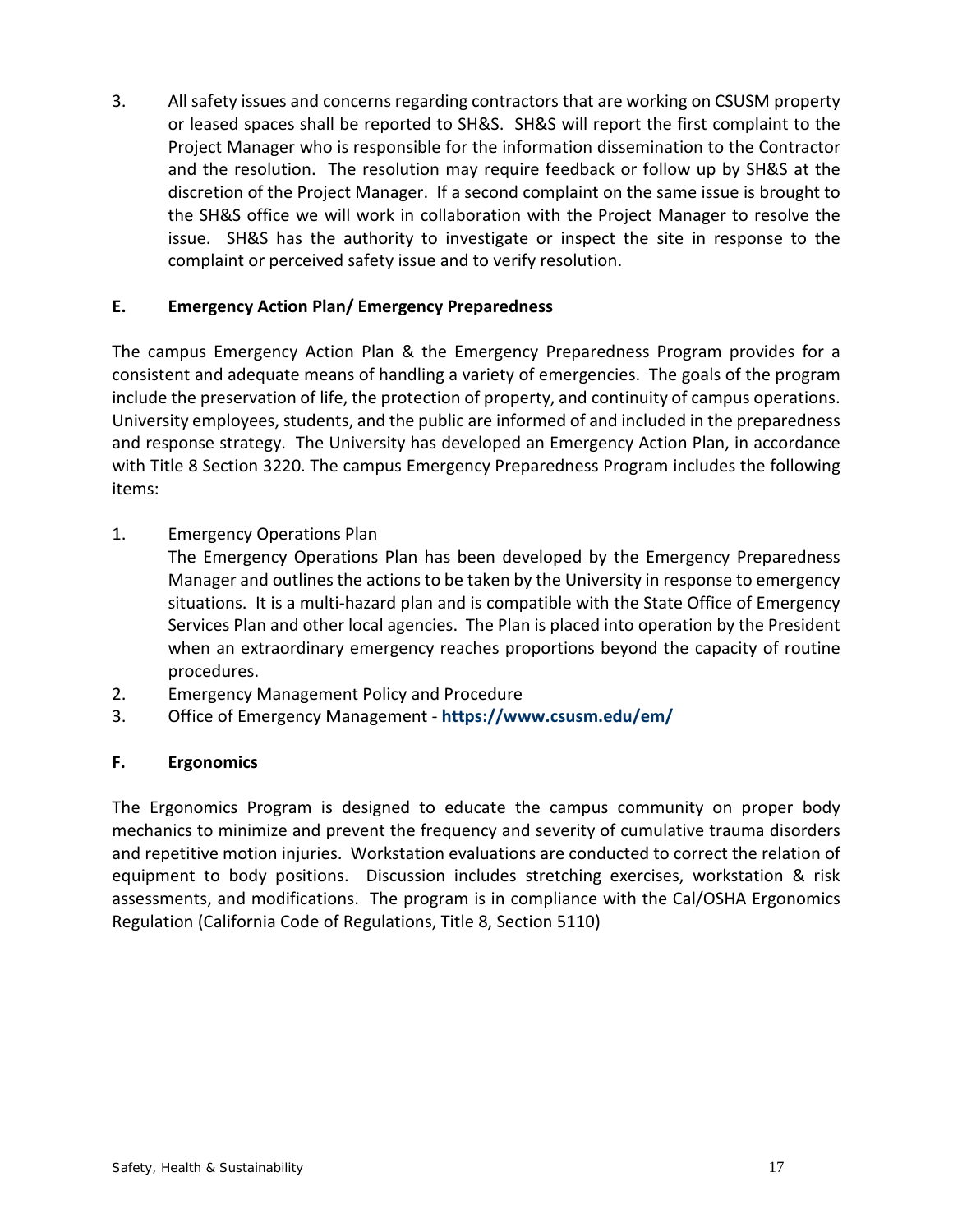# **G. Fire and Life Safety**

In accordance with the requirements of Title 8 Section 3221 and Title 19, the University Fire and Life Safety Program provides for a written Fire Prevention Plan. The plan includes established practices and procedures to control potential fire hazards and ignition sources; installation and maintenance of fire protection equipment and systems; regular portable fire extinguisher inspections and maintenance; and employee training on the use of fire extinguishers and fire protection procedures. The program is also in compliance with the Cal/OSHA Fire Extinguisher Regulation (California Code of Regulations, Title 8, Section 6151). The program includes:

- 1. Open Flame Program
- 2. Portable Fire Extinguishers Program
- 3. Heat Producing Electrical Appliances
- 4. Flammable Liquids Storage Cabinets and Portable Safety Cans
- 5. Evacuation or Fire Protection Plan

# **H. Food Service, Public Health, and Pool Sanitation**

All employees, students, and visitors should be protected from pathogenic illnesses caused by inadequate sanitation. Guidelines are in place for food and pool inspections, training, and preventative maintenance. This program also applies to all student food sales. The Public Health and Sanitation program provides for regular inspections of all campus food establishments by SH&S, or other appropriate personnel, to ensure that operations and facilities are in conformance with state and local public health codes. The purity of all drinking and swimming pool water is monitored by appropriate personnel to guard against the presence of harmful bacteria and other contaminants. Other activities include proper housekeeping practices, wastewater quality, and proper disposal of food and other non-hazardous solid waste.

SH&S consults, when contacted, on the sale or distribution of food items by student groups to insure proper sanitation methods are followed. Food service inspections are conducted on an as needed or upon request basis by a Registered Environmental Health Specialist (REHS) or SH&S.

### 1. **[CSUSM](https://www.csusm.edu/corp/) [Corporation](https://www.csusm.edu/corp/)**

### **I. Hazard Communication**

The purpose of the Hazard Communication Program is to inform employees about hazardous substances in the workplace, potential harmful effects of these substances and appropriate control measures. The primary tools of this program are warning labels, MSDSs and employee training. The program is in compliance with the Cal/OSHA Hazard Communication Standard (California Code of Regulations, Title 8, Section 5194)

The written Hazard Communication Program provides for:

- 1. A listing of hazardous substances used in each workplace.
- 2. A system of labeling containers. All hazardous materials shall be labeled.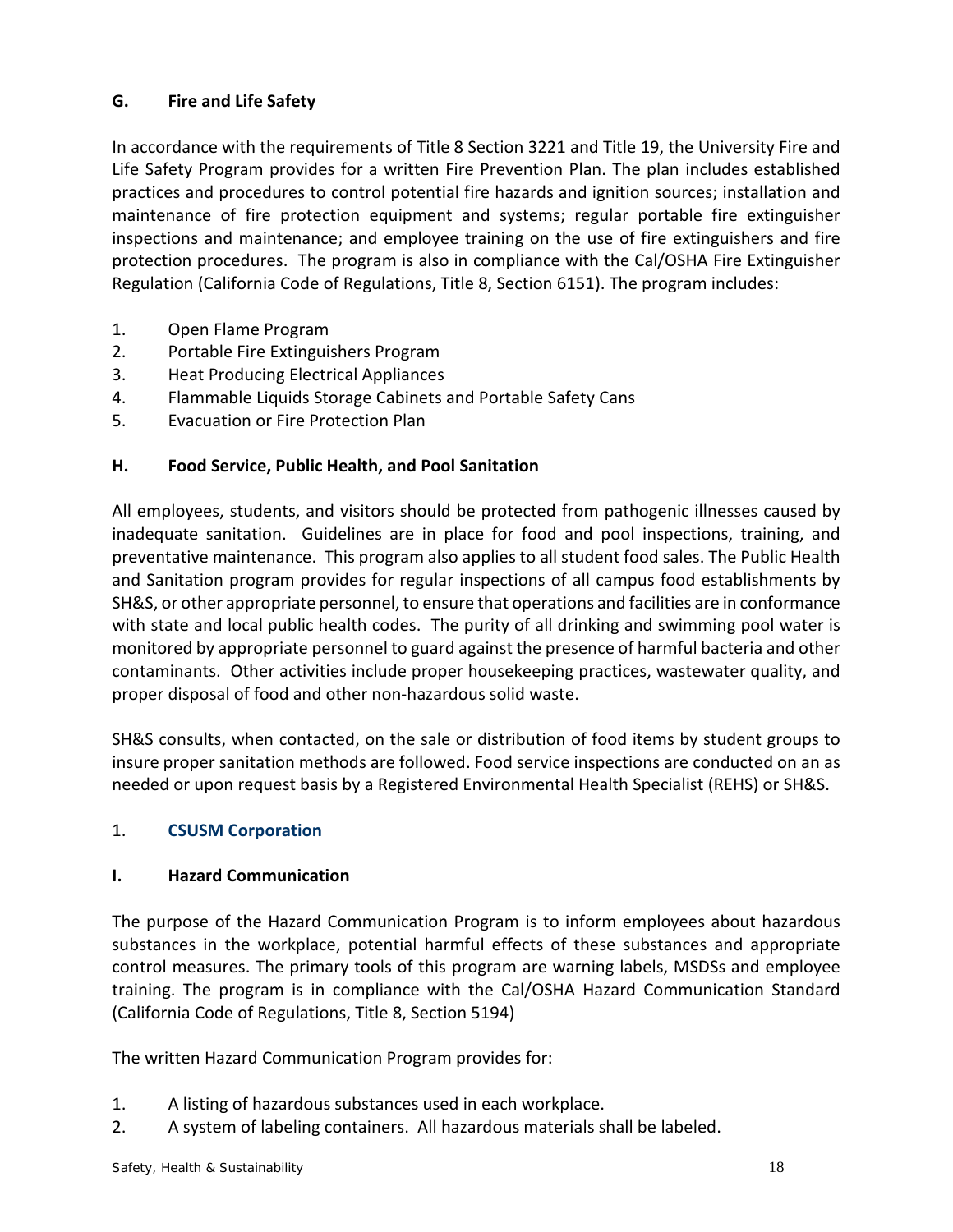- 3. Safety data sheets for each hazardous substance used; SDS Online Program
- 4. A comprehensive training program for employees who use hazardous materials.

# **J. Hazardous Materials and Waste Management**

The Hazardous Material and Waste Management Program provides that employees are trained in the safe procurement, transportation, handling, storage, and disposal of hazardous chemicals. Adequate safety equipment is provided in the workplace and properly maintained; employees are required to use personal protective equipment and clothing when handling chemicals; hazardous materials are properly labeled and stored; safe emergency response procedures have been established; ventilation equipment is properly used and maintained; and hazardous waste is managed in a safe and efficient manner. The program is in compliance with the Cal/OSHA Occupational Exposure to Hazardous Chemicals in Laboratories (California Code of Regulations, Title 8, Section 5191, 5192, & 5209).

# **K. Hearing Conservation**

The University has established a Hearing Conservation Program to maintain effective control over the harmful effects of excessive noise on students and employees. Included in this program is the monitoring of locations and operations that produce excessive noise, identification of employees exposed to noise and a program for annual hearing exams, if applicable. The program is in compliance with the Cal/OSHA Hearing Conservation Program (California Code of Regulations, Title 8, Section 5097, 5098 & 5099)

# **L. Indoor Air Quality**

Through a collaborative effort with SH&S, Facility Services, Energy Management & Utility Services, and Planning, Design, and Construction (PDC), standards for indoor air quality will be maintained through reasonable preventative and responsive measures. This could include renovation, maintenance, inspections, monitoring, and/or analytical testing.

# **M. Laboratory Safety**

Academic research and teaching laboratories are complex workplaces. A wide variety of potential hazards exist either resulting directly from the work conducted or the tools used to conduct that work. It is the practice of the University that all laboratory research and teaching involving chemical, physical, and biological hazards will be conducted in a safe and responsible manner. The responsible person (PI, Supervisor or Faculty Member) for this space ensuressafety practices or procedures are followed by personnel, students, visitors, and volunteers. The program is in compliance with the Cal/OSHA Occupational Exposure to Hazardous Chemicals in Laboratories (California Code of Regulations, Title 8, Section 5191).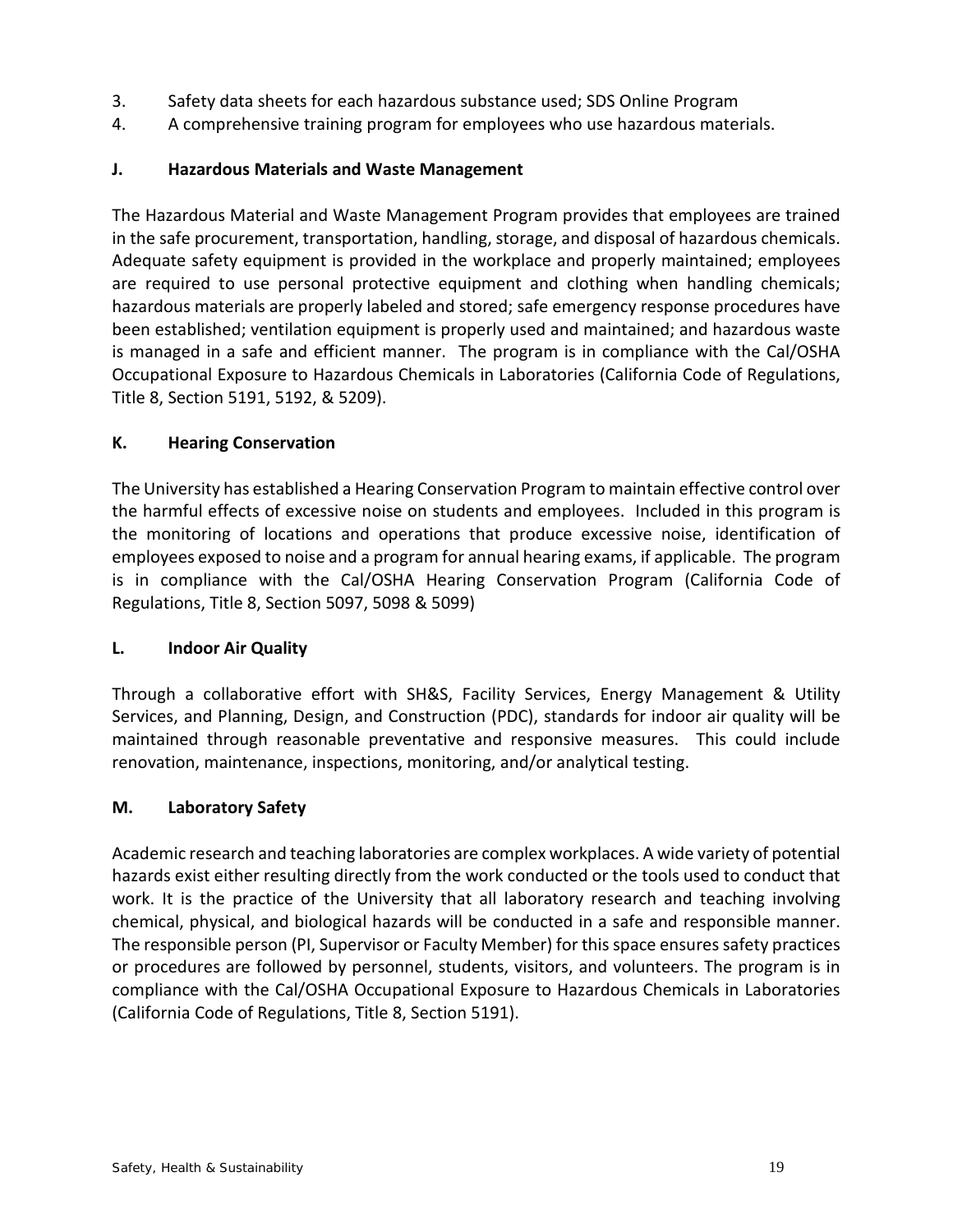- 1. The Radiation Safety Officer, Chemical Hygiene Officer, and the Safety Specialists are responsible for the coordination of the Laboratory Safety Program and the development of the written Chemical Hygiene Plan for the campus. Persons using chemicals within the academic laboratories will be assisted with developing safety programs in accordance with Title 8. Assistance includes providing information on safe handling methods, storage of reactive and toxic substances, and personal protection. Available toxicological information includes permissible exposure limits to certain chemicals and the effects of overexposure to various target organs.
- 2. University safety personnel conduct surveys of laboratory spaces to advise the research staff about physical and chemical hazards routinely found in research laboratory settings. The focus is on problems connected with chemical storage, waste management, earthquake preparedness, electrical hazards, and personal protection.

# **N. Lockout/Tag out/Blockout**

The Lockout/Tagout/Blockout Program provides procedures for employees who maintain electrical, mechanical, pneumatic, hydraulic, and other energy systems which could unexpectedly start up and cause injury. Authorized employees will isolate, lock, and tag the equipment to warn others that maintenance is occurring and equipment cannot be operated. The program is in compliance with the Cal/OSHA Control of Hazardous Energy regulations (California Code of Regulations, Title 8, Section 3314).

# **O. Medical Monitoring Program**

The employee Medical Monitoring Program was developed to help administrators in identifying those employees, both faculty and staff, who, because of their exposure to certain health hazards on the job, are required by state regulations to receive specific and periodic medical examinations, to ensure their health and safety is not adversely affected by their work environment. The implementation of the program is the responsibility of SH&S. The Managers/Supervisors/Principal Investigators are responsible for identifying these employees for SH&S and assisting with the compliance of the program. Employees are responsible for completing medical evaluations per direction of their supervisor and according to the specifications of the program. The program is in compliance with various Cal/OSHA regulations that pertain to medical monitoring or surveillance (California Code of Regulations, Title 8).

# **P. Radiation Safety Program**

The Radiation Safety Program provides for the safety of personnel, students and the public during operations involving ionizing and non-ionizing radiation sources. Working in conjunction with the Radiation Safety Committee and within the guidelines approved under the University's "Specific License" with the State; the Radiation Safety Officer administers the Radiation Safety Program to ensure that all exposures to radioactive sources are kept to a level as low as reasonably achievable. The program is in compliance with the Cal/OSHA Non-Ionizing and Ionizing regulations (California Code of Regulations, Title 8, Section 1801 and Title 17, Section 30255).